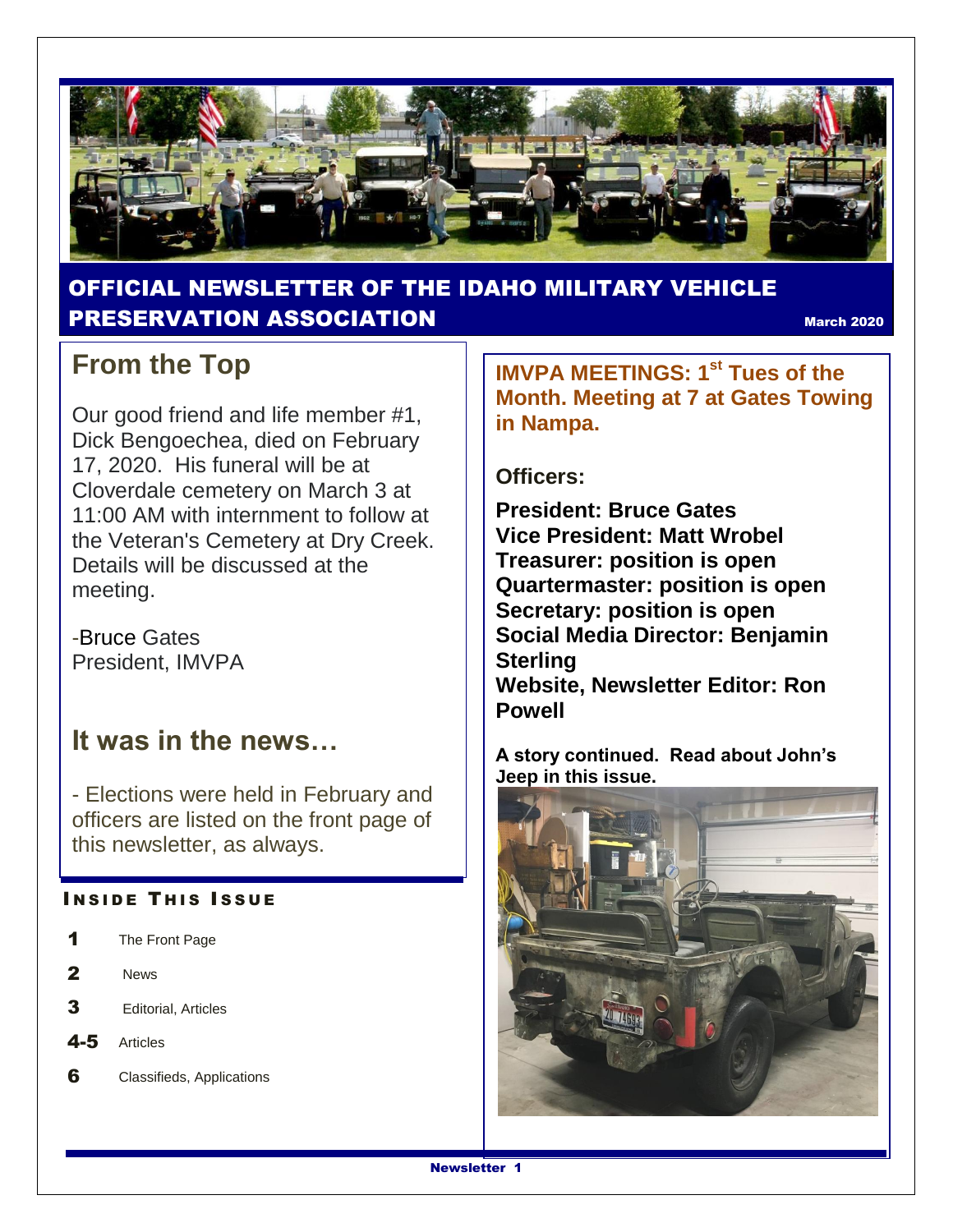#### News, continued:

-The US Army is embracing artificial intelligence. They hope it can be used to predict when aircraft, vehicles and weapons will break and/or need maintenance. Oh good, I'm glad it's not the type of artificial intelligence that decides when to launch nukes.

-Mashable.com has some great ideas on how to deal with climate change anxiety. Apparently feeling anxious and worried about it is a common experience. (um, kay .Ed)

-The US Army will adopt the robotic mule after all. It had to go back out for bid. Will you be able to buy one to use in a parade someday? Sure, someday.

-The late Dr. Kruger's vehicles all have to be sold according to the family. President Bruce is taking bids. You can see the pictures and some details on the website. Some vehicles may come to town for viewing, others can be seen where they are up on the desert above the Boise dam. Because it's private property Pres. Bruce will be setting viewing times and escorting folks. If you see something you want send Bruce an offer. He will share all offers with Mrs. Kruger. Details will be discussed at the meeting. That's why it's good to come to the meetings.

As Bruce noted above, our good friend and WW2 veteran Dick B passed away. He was one of the first IMVPA members and the first life member, and has been an active member for many decades of

course until perhaps recently when his mobility began to decline. He shared many memories over the years, and here is a couple of photos of him. He was a purple heart recipient, earned when a German airplane dropped a bomb while he worked on the carburetor of a CCKW. RIP sir.



**wanted: your newsletter articles, photos, and editorials. The winter months are a great time to submit editorials and stories. Send them in now!**

 $\frac{A}{A}$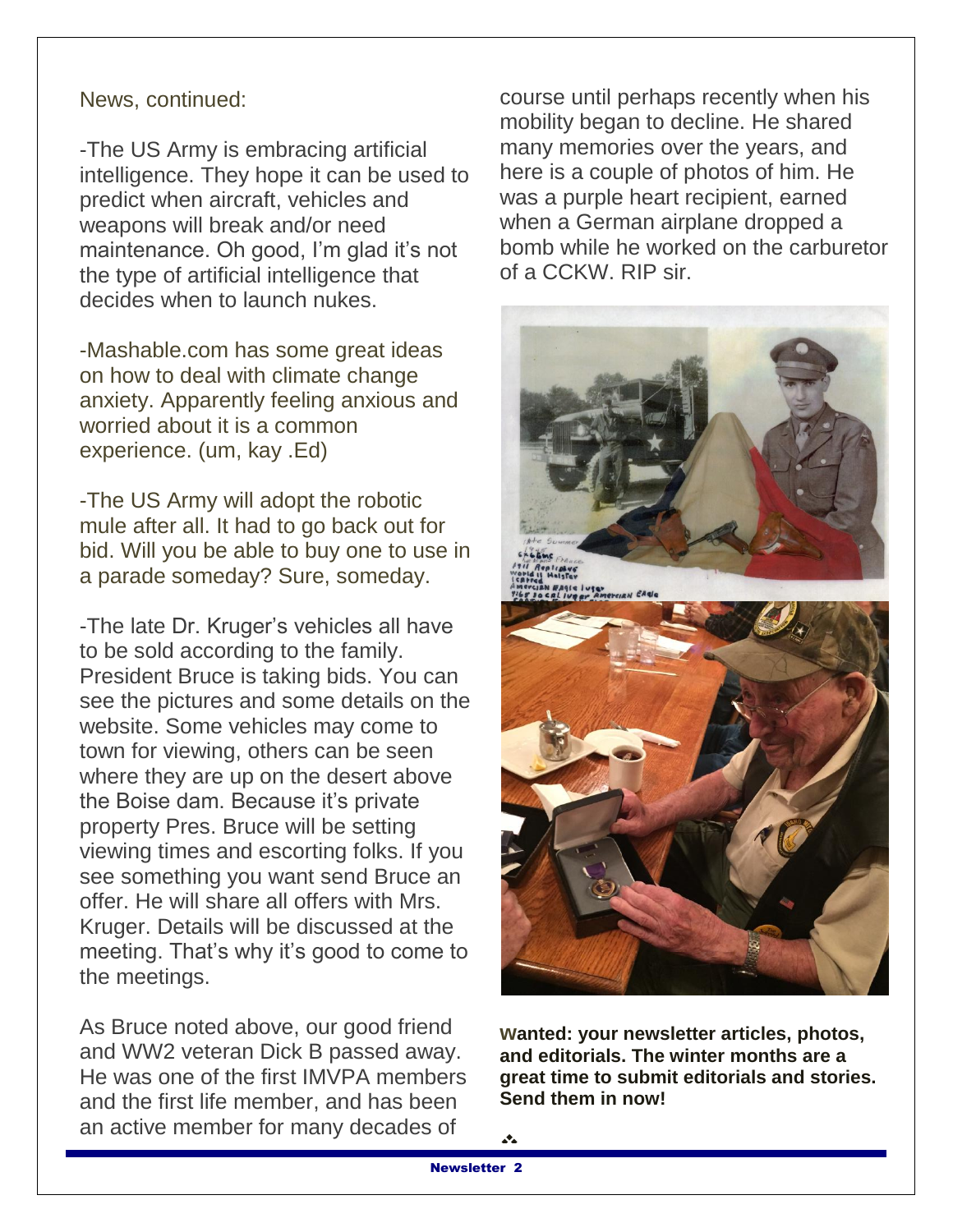## **His glass is half empty. -By anonymous**

 There are four words that irritate me so bad when I hear them that I want to yell at the moon in anger. "Honey I'm leaving you". No not those words, that would have the opposite effect. I'm talking about "**Is it still available**?" You ever put up an ad for something for sale on craigslist or fakebook or whatever, and in 5 seconds some mouth breather sends you the message. Of course you respond yes, but you never hear from the jacka\$\$ again anyway. It's so irritating that I want to pull the hair out from between my toes! (WTH? .ed)

 Searching for rare WW2 vehicle parts is another place when this phrase comes in handy, often with disappointing results. I want a Spartan horn, I mean they made about eleventy million of them for WW2 but apparently only 9 survived in the world. When you see one for sale it doesn't work, may not be correct and seller wants Euros, Gold nuggets AND wants part of your soul as payment.

 Want a handful of little 'EC' or 'F' marked bolts so that you can make that GPW or MB factory fresh? Sure that part is still available at least, as some sellers are happy to send them to you, although your credit card limit isn't high enough. Shipping is extra of course.

 Why go thru the aggravation when it's so very painful to buy or sell? Maybe you just want your pride ride to be 'judged' at the national show. Oh don't get me started on that, well ok rant on! Who is this special person who will judge your vehicle, and what exactly makes them an expert? No-one can agree on the correct color of the paint much less anything else. The judging standards? Yeah those are under constant revision, so somebody share one please. "Is it still available?" Darn now I'm doing it!

❖

# **A M38A1comes home. By John Downs**

Well it finally happened (again)! I managed to clear enough space in the garage while tackling a number of honey do projects but the ol M38A1 is finally in the garage. First time around was when I first got her. Decided "hey this is a piece of history that deserves to be out of the elements so let's just roll her on in here." Next day I go into the garage "man that's a strong surplus store smell." No big deal but the wife was getting annoyed by it. Something about how the HVAC pulls some air in from the garage (who designs this crap??) and now the whole hose smells like a surplus store.

 Well it doesn't take too long for this brainiac here to realize that something just ain't right. So in a rare moment of caution I decide it's probably best if we roll this thing into the back yard. After all, if she survived the Army she can survive a few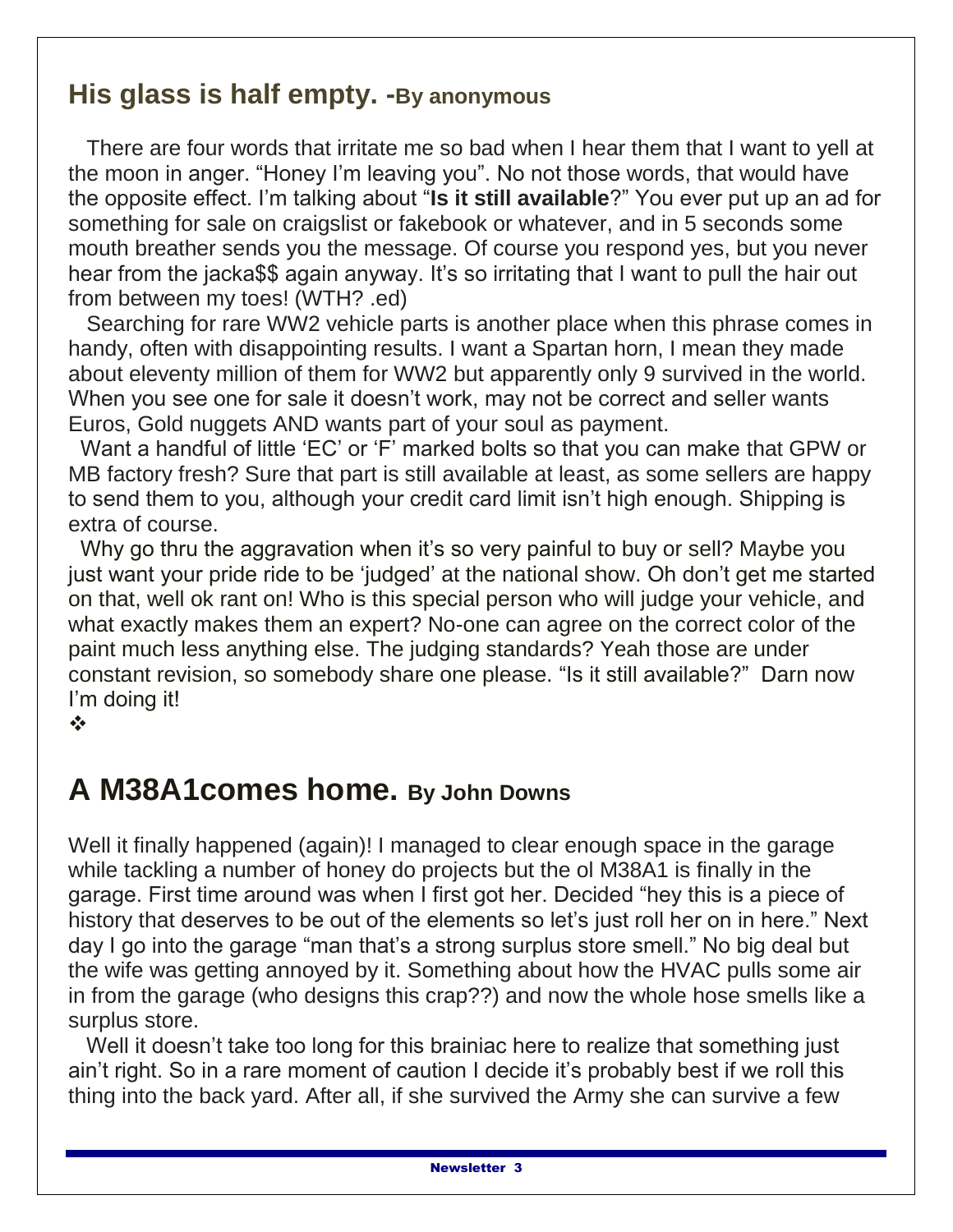weeks under a tarp. With some assistance of my pickup and its hitch we drag her out back to sit on top of some ply wood. Time to figure out what's wrong. So I start tearing things apart. Naturally breaking things in the process. Eventually I arrive at the oh so obvious issue. That old gas tank had a hole in it at one point and was patched with some fiberglass. Well it started leaking out the varnished gasoline very slowly. Now remember that HVAC system? Both it and the water heater have a pilot light. But luckily I had about 3 feet between it and the gas tank. So no worries there right? Leave it to me to almost blow up my house just months after surviving the wildfire in Paradise.

 Well now she is back in the garage minus the gas tank, lines and pump. Can't have a fuel leak if there isn't a \$:@&\$" fuel system! Any ways we go her in there and promptly had a flat. Guess she is in that spot for awhile. I decided that while the wife was busy cleaning the house (never interrupt that) I would start on the jeep (again). I decided to take a razor blade to some of the flaked paint. I managed to save I whole star on the driver side rear and a partial on the front. All original paint! So here I am sitting there peeling off paint constantly sniffing the air for fumes and wondering if there is lead in the paint... oh well. Makes the lunch tastier.

-John Downs  $\frac{1}{2}$ 

### **Meeting Minutes. -By VP Bob S**

 The March meeting started promptly. The treasurer's report was given at \$2709.67. President Bruce asked everyone to pay their dues. The Holiday Christmas party was praised as being the best one yet (thank you VP Bob and Karen for you leadership, ed.)

 We asked for input into the newsletter as it needs some fresh content. Elections were held and Bruce maintained his position as President. Matt Wrobel was duly elected VP. Others stayed in position.

 Don W gave a detailed report on what to expect at the Calif show at Camp Plymouth 15-18 April.

 Alex Gordon of the Idaho MotorPool asked us to sponsor the military show in Fruitland the first week of June. The VFW sponsored last year and they will be In support this year. Several members said they will bring vehicles and help support the planning. Tentative dates are 4-5-6 June. Majority ruled and said the show should continue.

 Discussions included moving the monthly meeting when members chose to host it at their house or designated location. The idea was found favorable. Another recommendation was that we have a trail ride/convoy/campout and several suggestions were given. Meeting ended at 7:30 PM.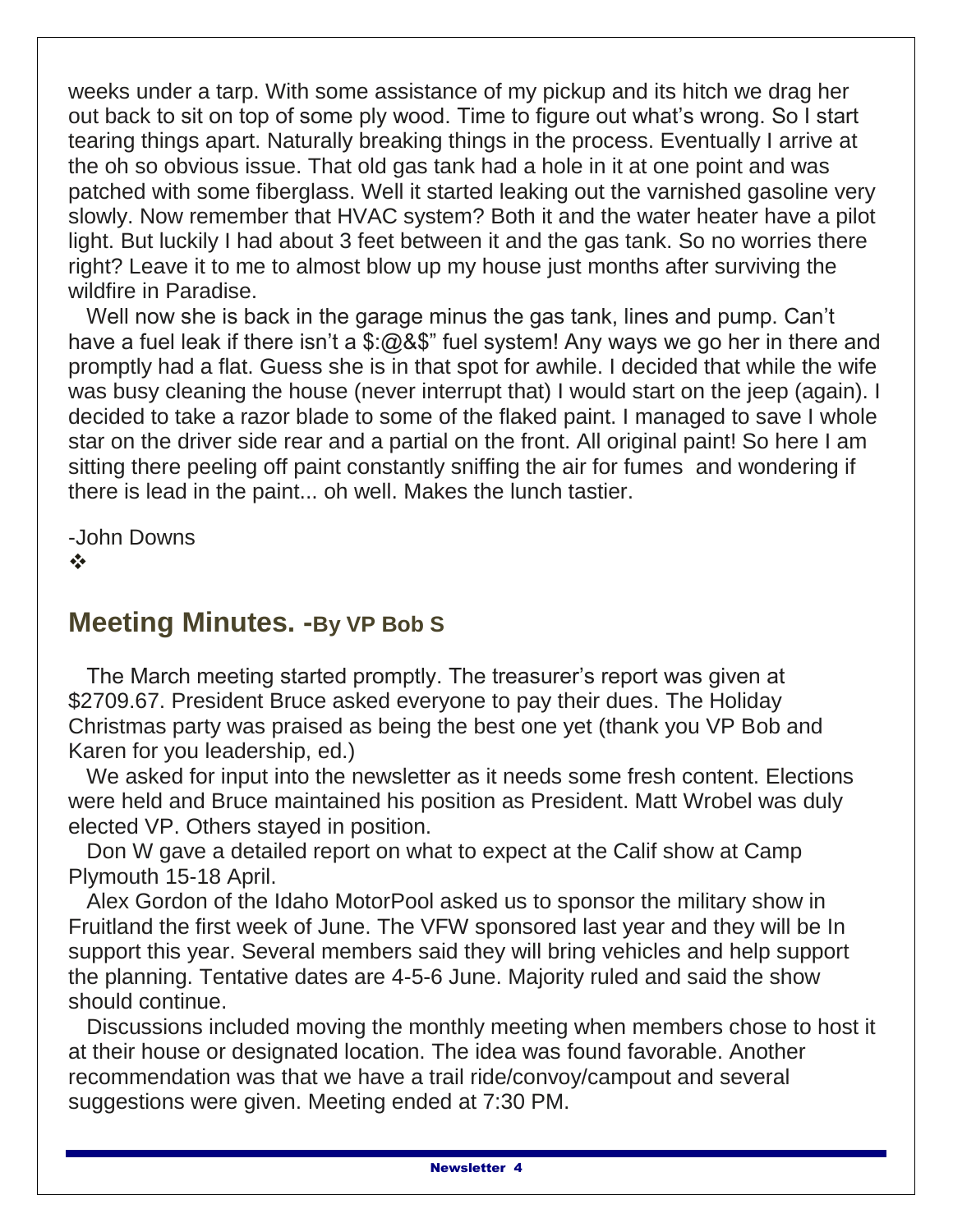**Having trouble titling your HMMWV in your state**? We may be able to help !! Please e-mail as much information about your problem as possible and let us know is you will participate in a Class Action lawsuit (not required) if so e mail [hmmwvowner@gmail.com](mailto:hmmwvowner@gmail.com)  $\cdot$ 

# **YOUR FREE CLASSIFIED ADS**

**Wanted**: M101A2/A3 trailer. Contact Ben at [hondatoys@gmail.com](mailto:hondatoys@gmail.com) For Sale: WW2 jeep bell housing and drive flanges. Contact ron at rondoin\_98@hotmail.com.

**Wanted:** Civil defense items, contact John Downs at johnrdowns@yahoo.com **For Sale:** misc MB bolt on parts, 5 new NDT Firestone tires 7-15 size \$100 each, and a very complete 1950s ¼ ton military trailer unrestored. Contact Wayne at [waynehanners@msn.com](mailto:waynehanners@msn.com)

**Wanted:** black out light for Harley Davidson motorcycle. Contact [nickwilson4@aol.com](mailto:nickwilson4@aol.com)

**Wanted:** tail lights and black out lights for 1943 GPW. Contact Michael at [michaelsantinik@gmail.com](mailto:michaelsantinik@gmail.com)

For Sale: MB GPW full canvas winter enclosure/top, complete, like new! \$1200 contact Brian at [willys1945mb@hotmail.com](mailto:willys1945mb@hotmail.com)

For Sale: 1952 M38 tub, all or parts, \$100; weapons misc, 50 cal trays (\$40), M240B/M2 pintle mount (\$125); Vietnam era ammo tray (best offer), everything is best offer. Also have complete PRC25 radio on mount, w power supply, headphones, etc, very nice condition; contact mosinmatt@gmail.com